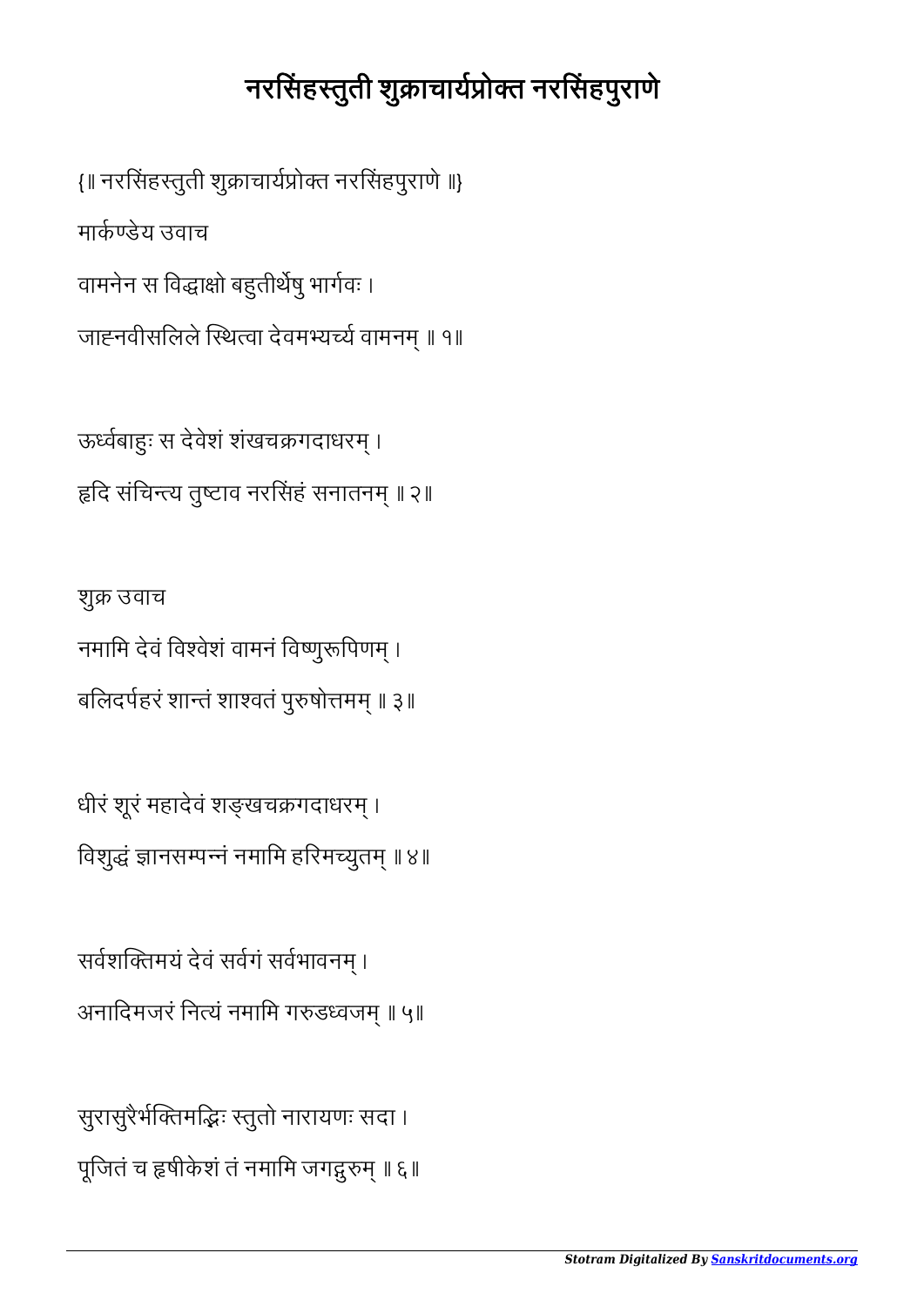हृदि संकल्प्य यद्रूपं ध्यायन्ति यतयः सदा । ज्योतीरूपमनौपम्यं नरसिंहं नमाम्यहम् ॥ ७॥

न जानन्ति परं रूपं ब्रह्माद्या देवतागणाः । यस्यावताररूपाणि समर्चन्ति नमामि तम् ॥ ८॥

एतसमतं येनादौ सृटं दुटवधापुनः । त्रातं यत्र जगल्लीनं तं नमामि जनार्दनम् ॥ ९॥

भक्तैरभ्यर्चितो यस्तु नित्यं भक्तप्रियो हि यः । तं देवममलं दिव्यं प्रणमामि जगत्पतिम् ॥ १०॥

दुर्लभं चापि भक्तानां यः प्रयच्छति तोषितः । तं सर्वसाक्षिणं विष्णुं प्रणमामि सनातनम् ॥ ११॥

नरसहपुराणे अयाय ५५ लोक २-१२, अयाय लोक संया २० ीनरसहपुराणे शुवरदानो नाम पचपचाशोऽयायः ॥ ५५॥

From Narasimhapurana adhyAya 55 verses 2-12

Proofread by Singanallur Ganesan singanallur at gmail.com